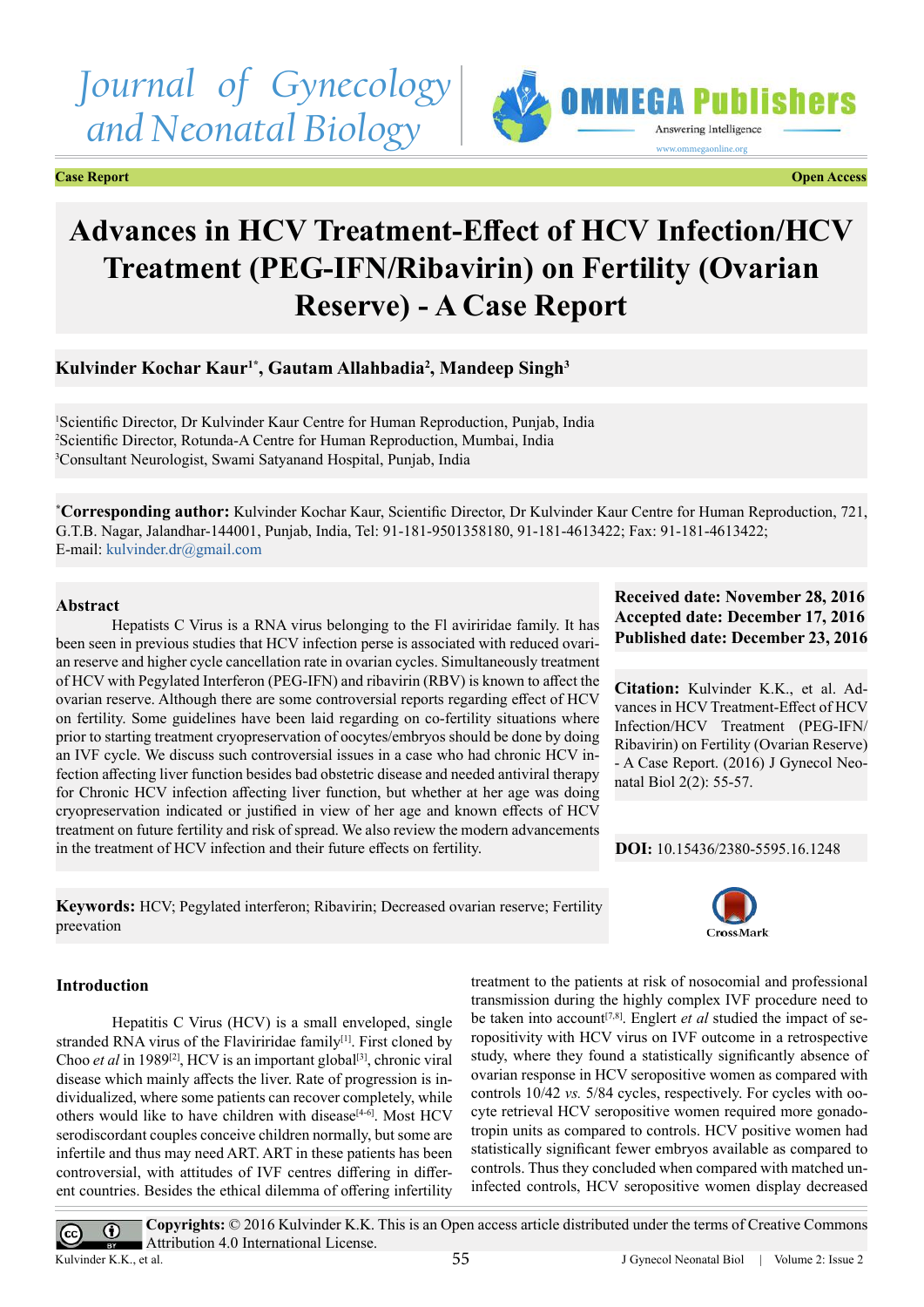ovarian respons[e\[9\].](#page-2-5) The reasons for the higher proportion of cancelled cycles for HCV positive women are unknown. Factors known to induce poor ovarian response like maternal age or tubal disease were similar compared with controls. One attributes the poor ovarian response to reduced ovarian reserve. Chronic infection could change the reserve of small preantral follicles and granulosa cell function which leads to increased FSH needed during ART[\[9\].](#page-2-5) Chronic HCV infection has been associated with many cellular disorders. This infection is characterized by a circulating viral load in peripheral blood and has been linked to both hepatic and non hepatic diseases like arthritis, glomerulonephritis, or other autoimmune diseases<sup>[10,11]</sup>. *In vitro* study of HCV antigens and or with HCV subgenomic systems have shown that the products encoded in the HCV genome could interfere with and disturb intracellular transduction and phosphorylation processes[\[11\]](#page-2-7). With the microarray analysis HCV infected cells have been shown to have increased activity of the genes participating in immune response, fibrosis, cellular proliferation and apoptosis<sup>[\[12\]](#page-2-8)</sup>. The HCV core protein acts as a positive regulator of FAS mediated apoptosis in Peripheral Blood Mononuclear Cells (PBMC) interferes with cellular transduction pathways, leading to inhibition of cell proliferation or an increased level of apoptosis[\[13,14\].](#page-2-9)

Mechanism by which virus enters the cell is not known. There is a possible role for low density lipoproteins receptors as HCV receptors have been suggested. LDL receptors are present on granulose cells, where they are up regulated by GnRH agonists, human FSH, or HCG[\[15,16\].](#page-2-10) Maturing follicles are in close contact with peripheral blood, suggesting granulosa cells come in contact with circulating HCV, which could lead to attachment of HCV to LDL receptors  $\geq$  induction of apoptosis mechanism. A lower level of apoptosis in granulosa cells is associated with better outcomes for human oocytes with a higher embryo quality; with a greater correlation of pregnancy rates with lower rates of apoptosi[s\[17,18\]](#page-2-11). In a study of 6 HCV In women higher granulosa cell apoptosis was reported as compared to controls<sup>[18]</sup>.

To study the effects of HCV antiviral therapy on ovarian reserve Midan *et al* carried out a prospective longitudinal study where they examined 50 patients receiving either pegylated interferon [PEG IFNα2a or PEGIFNα2b plus ribavirin for a total of 48 weeks. AMH was done in all patients before start of treatment (mean 1 - 3 ng/ml and at the end of treatment program. Additionally they examined ovarian volume by ultrasound. At the end of treatment 28% of studied cases remained in pretreatment level of AMH, in 32% of studied cases AMH decreased, whereas in 40% of cases it increased. Thus they concluded that the IFN and ribavirin affect ovarian reserve in treated patients as in 72% of patients change of AMH levels occurred<sup>[19]</sup>.

Recently Yang *et al* studied 1424 couples with 90 couples where female was HCV positive,78 where male was HCV positive and 1256 couples as controls with both partners HCV negative. They did not find any difference in outcome regarding ovarian stimulation, fertilization and pregnancy results<sup>[20]</sup>.

Till 2001 - 2011 common treatment for chronic HCV infection was a combination of PEG-IFN and ribavirin (RBV). L unah *et al* reviewed the newer oral antiviral drugs like Blocepravir and teltapravir 2 first generation N53/4 a protease inhibitor and sinepravir, approved in combination with PEG-IFN and RBV for 24 - 48 wks in HCV genotype 1infections in may 2011and 2013 respectively $[21]$ .



Further one has to wait for the effect of these drugs on fertility. Pregnancy, occurring spontaneously following PEG-IFN-RBV has been reported<sup>[\[22\]](#page-2-16)</sup>. We report a 40 yr old patient who presented with history of BOH and had chronic HCV infection requiring antiviral treatment and needed fertility. The effect on her fertility is discussed and if cryopreservation was indicated or justified.

### **Case Report**

A 40 year old patient presented with secondary infertility of 4 years in 2013. She had regular cycles every 30 days lasting 3 - 4 day. Her weight was 49 kg, ht-153, BMI-29.96 kg/m<sup>2</sup> , BP was 160/90 mmHg. She had previous 2 spontaneous abortions one at 31/2 months where she had expelled a fetus although no D & C was required. Subsequently she had a pregnancy of 2 months with positive UPT and she got bleeding although USG was not done.

Her mother was a diabetic on oral anti diabetic treatment.

On routine testing for viral profiles although HIV and HBsAG was negative she had a positive HCV, which was confirmed by anti HCV antibody 13.39 (< 1.03-nonreactive,  $\geq 1.05$ ) sco reactive) LFT showed normal SB, her alanine transferases were mildly raised SGOT/PT-44/50, HCV RNA-35\*105

Fibro scan on initial LSM was 163 (increased), with liver biopsy revealing chronic HCV 5 SCORE 3, fibrosis stage 2.

Because of which she opted for treatment for that from a hepatologist in PGI Chandigarh where she received Pegliton 80mg/wk and ribavirin 200 mg bd x 1 yr and a total of 48 injections of pegliton. Since ribavirin is known to be teratogenic she was not taken up for fertility treatment. Although it is well known that ovarian reserve is low and dose of gonadotropins required is very high normally in IVF /ICSI in such patients this patient needed earlier IVF but since she opted for getting HCV treatment before any fertility options, when her HCV RNA became < 15 by Taqman with normal LFT. Unfortunately by the time she reported back on 18/12/2015 her FSH and LH had increased to 28.27 miu/ml(1.4 - 12.5), LH 12.67(0.4 - 12iu.ml), S. AMH was low 0.12 and since she wanted to confirm with ovarian stimulation as she could not afford donor egg ivf we tried FSH x9 Days but no DF formed. Problem in such patients is as she had initially come at age 40 with a BOH whether cryopreservation of oocytes should be tried in a patient positive for HCV since ovarian reserve is known to decrease with HCV.

#### **Discussion**

This patient was a case of BOH and already she had reached age 40 along with being a high risk patient for developing cirrhosis and HCC, in view of high HCV viral count and fibrosis on liver biopsy. Although some criteria have been laid for oocyte /embryo cryopreservation<sup>[\[23\]](#page-2-17)</sup>, the safety for GA is not known in such a patient with altered liver transaminases along with high viral load. As Is known in previous studies ovarian reserve drops with PEG –IFN with RBV, as checked by AMH and ovarian volume studies the only option left is trying a course of DHEAS course<sup>[24]</sup> which we have started as she cannot afford donor egg ivf.